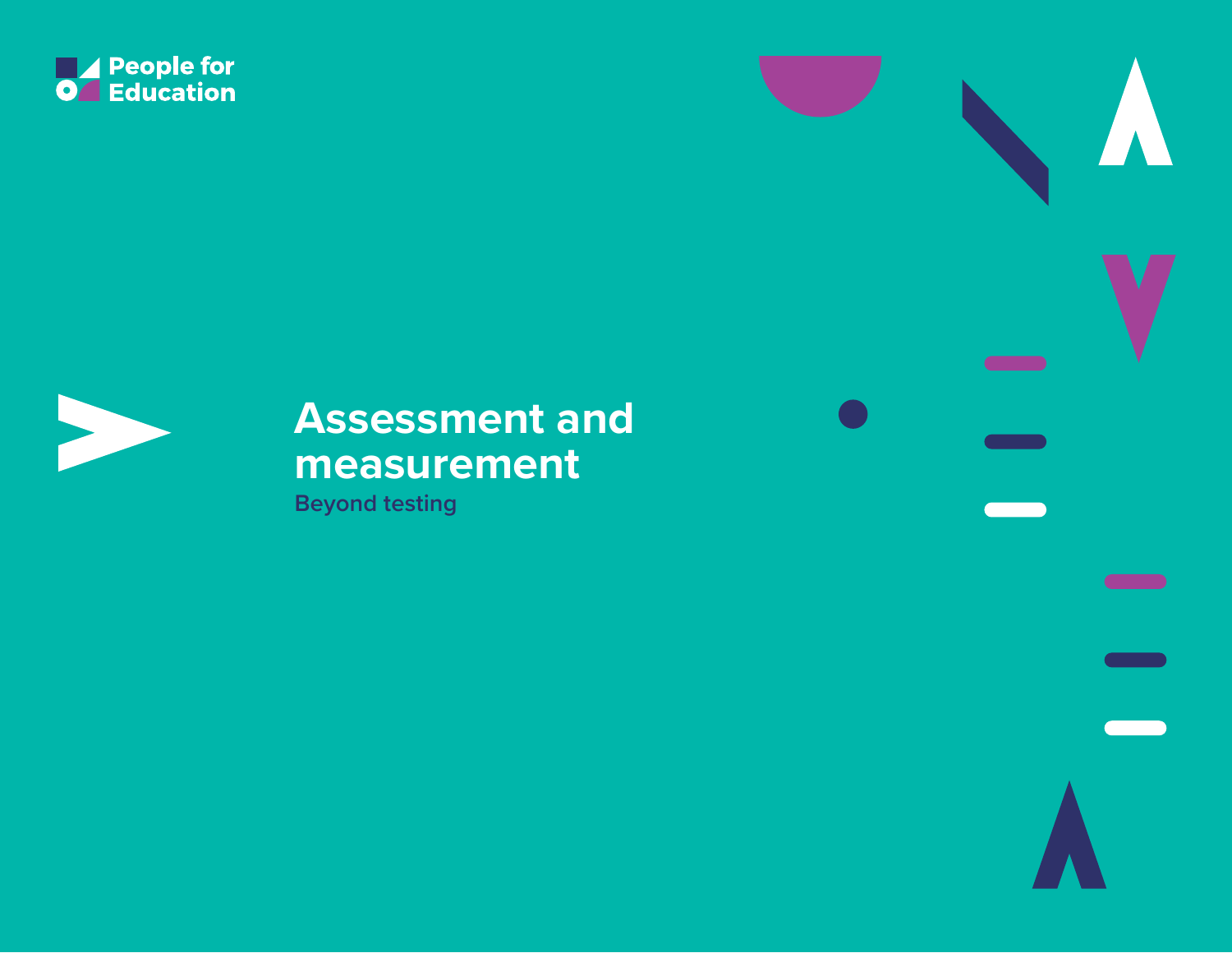# **Summary**

- Assessment and measurement play a key role **The State** in informing educators' practice in classrooms, students' understanding of their own learning, parents' capacity to support their children's success in school, and policy-makers' decision-making.
- Competencies in creativity, social-emotional learning, citizenship, and health should be assessed for the same reasons that reading, writing, and math are assessed – to provide relevant, specific information about student learning in these vital areas.
- Assessment of these competencies is complex, and we cannot rely on the tools and strategies typically used to assess other skills or knowledge.
- **College** At the classroom level, a range of assessment strategies can be used to understand students' growth in these areas.
- It is possible to assess these competencies at a jurisdictional level, however standardized assessments or surveys can only give information of limited quality about complex competencies.

## **as•sess•ment (n):**

Assessment is a process of gathering information that reflects how well a student, classroom, school, or school system is doing against a set of purposes, learning criteria, or curricula (Ontario, 2010).

## **meas•ure•ment (n):**

Measurement is a specific process through which a learning experience, phenomena, or context is translated into a representative set of numerical variables.

Assessment and measurement are closely linked concepts in education. Both can be used for a variety of purposes, including:

- $\blacksquare$  reporting to students, parents and the public;
- as a method for supporting students' understanding of educational goals and their own progress;
- as a means for teachers to understand the effectiveness of their own practice;
- strengthening school-wide collaboration;
- $\blacksquare$  to provide the data necessary to discern whether the system is working equitably for all students.

# **The complexity of assessment**

Across the world, educators, policy-makers, and experts agree that student success in both school and life includes more than literacy and numeracy skills and academic content knowledge (e.g. Christensen & Lane, 2016; OECD, 2016). Many education systems are endeavouring to embed broader competencies – referred to as everything from 21st century skills to global competencies – into curricula, outcome expectations, and assessment strategies.

But expanding assessment strategies beyond outcomes in "the basics" is complex. It is difficult (and, some would argue, inappropriate) to set benchmarks for students' competencies in areas such as social-emotional learning, creativity, health, and citizenship. These competencies are not "knowledge" that can be captured on traditional tests. Some of these competencies are related to a process rather than a product, and some are more likely to be observed through social interactions.

# **Assessment strategies start in the classroom**

Since 2015, educators from across Ontario have been field testing the use of a set of concrete, observable competencies in health, creativity, social-emotional learning, and citizenship. These educators are exploring how they might teach these competencies in their classrooms, monitor student progress, and provide feedback to move students forward.

Their assessment methods include checklists, observations, student journals, and collaborative work developing scales to track how frequently students apply specific competencies.

A number of themes are emerging from our work with educators on the ground and experts in the field.

**Focusing on growth:** By using assessment processes that rely on feedback loops – from teacher to student, student to teacher, and students to students – the educators are able to favour an orientation toward growth, rather than solely focusing on achieving benchmarks. They are designing learning environments where students have opportunities to practice the competencies and focus on their progress.

This type of assessment, with a focus on feedback rather than grades, promotes intrinsic motivation in students (Deci, Koestner, & Ryan, 1999).

In one school, teachers are using a numberless "sliding scale", where the student and the teacher rate the student independently, and then talk about how their ratings compare. They find that using the sliding scale leads naturally into a discussion of how the student might move up the scale.

#### **Collaborative assessment to support**

**student learning:** There is a large body of evidence that points to collaboration among educators as an important contributor to instructional improvement in schools, and to the value of collaboration within assessment processes (e.g. Cochran-Smith & Lytle, 2009; Hargreaves, Earl, Moore, & Manning, 2002).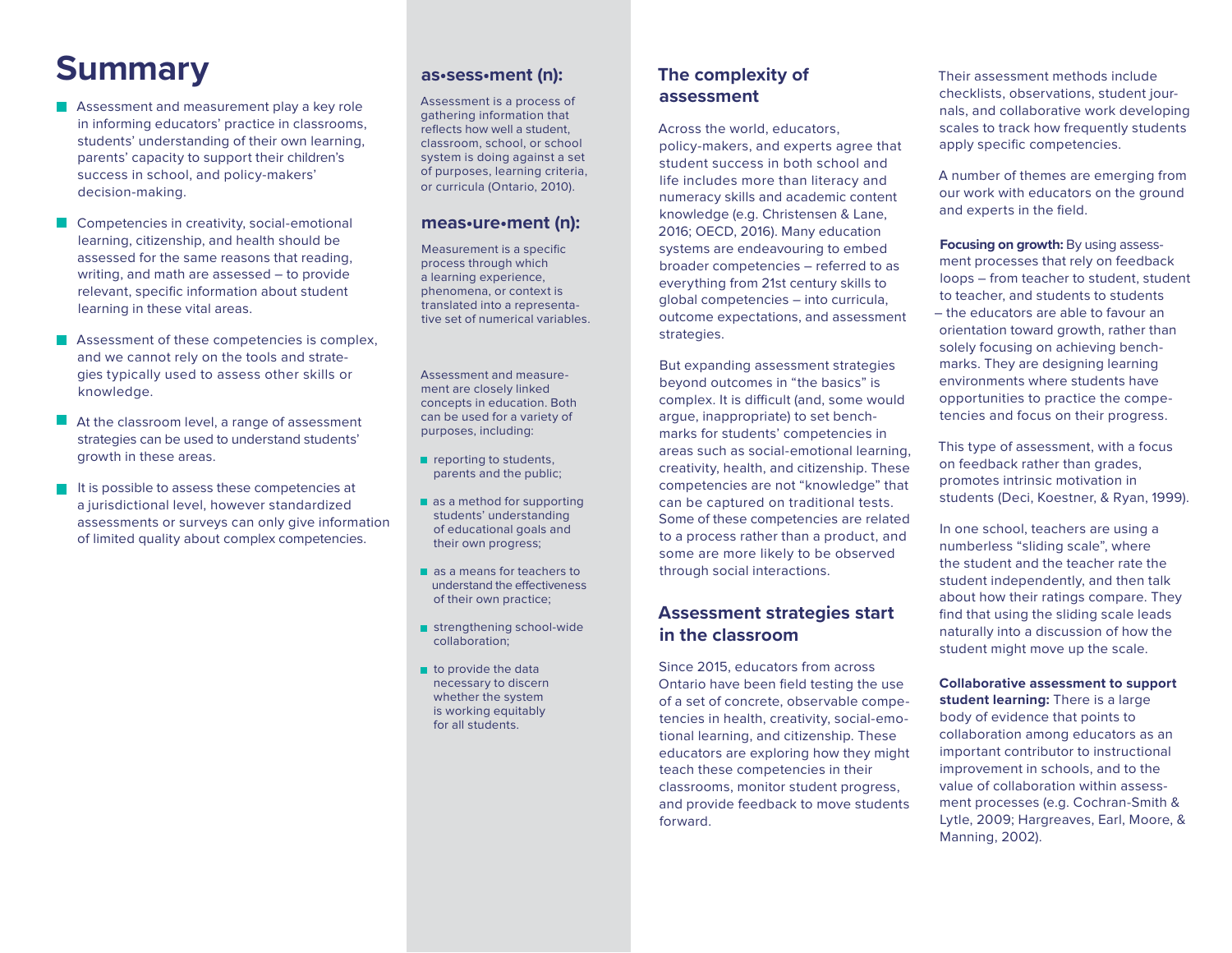Through collaboration, educators are able to explore and assess their own practices, develop assessment tools, and continually evaluate how their classroom conditions support students in developing the competencies.

#### **Using assessment to adjust learning**

**conditions:** The information educators collect is used "in the moment" to adjust learning opportunities (assessment *for* learning), so that classroom activities are tailored to the students' levels of readiness. This type of assessment has been shown to raise overall student achievement, and larger gains are seen among students with lower achievement, meaning it can reduce gaps (p. 141, Black & Wiliam, 1998).

#### **Specific language supports effective**

**assessment:** Because the competencies are defined in specific, observable terms, they can be used as learning goals. This allows the educators to use evidence gathered in a variety of ways to assess student progress toward those goals.

The specificity of the competencies also means that teachers are able to give students feedback about how they demonstrate the competency within a task, experience, or process. Feedback that is directed at the task, rather than the person, has been shown to improve achievement, and is an important part of effective social-emotional learning interventions (e.g. Hattie & Timperley, 2007; Kyllolen, 2013).

# **The risks and rewards of jurisdiction-level assessment**

The purposes of classroom-level assessment are different from the purpose of assessment at the jurisdictional (board, province) and international level.

Jurisdictionally, measurement and assessment are more often used to provide information to policy-makers and the public about how systems are doing. Large-scale assessments can include performance tasks (including tests or essays), third party (e.g. teacher or parent) questionnaires, or self-report student surveys. They can be census-based (everyone is assessed), or sample-based (a portion of the population is assessed).

While many systems are exploring ways to assess competencies in areas such as creativity, health, social-emotional learning, and citizenship, as well as ways to gather data about learning environments across the system, there are both risks and rewards to this type of reporting.

#### **The benefits Large-scale assessments can:**

- $\blacksquare$  identify where additional system support is needed and provide accountability to the broader public in relation to system performance in these areas.
- **provide information about the** impact of policies and programs in relation to creativity, citizenship, social-emotional learning, and health.
- track the system's progress in providing learning conditions that support equitable outcomes in these vital areas of schooling.

**promote the visibility and impor**tance of these areas in a climate of educational accountability that currently relies on more narrow indicators of achievement.

#### **The challenges Large-scale assessment can:**

- **provide information that can be** misinterpreted. For example, it may be possible to measure one or two competencies in creativity at a jurisdictional level, but it cannot be assumed that this information represents system performance in creativity overall.
- create a false assumption that achievement on a test provides a complete picture of a student's ability in relation to the competency being measured (e.g. Johansson, 2016; Sellar, Thompson, & Rutkowski 2017).
- drive policy, funding and accountability in the system in ways that can narrow pedagogic approaches, and constrain experimentation and risk-taking (e.g. Kempf, 2014).
- increase time and resources spent in classrooms to prepare for and deliver the assessment, and resources spent at the jurisdictional level to administer assessments.

# **Addressing the challenges of large-scale assessment**

Because it is important to have information about these areas of learning, it is worth exploring ways to navigate the challenges of jurisdictional assessment.

For example, standardized assessments given to a sampled population of students, on a sampled selection of competencies, could provide information about system performance, while avoiding some of the negative consequences of large-scale measurement (e.g. FINEEC, 2016). Or, regionally-based teams of teachers could develop standards and then conduct team-based assessment at different levels/grades in the system. This would provide jurisdictional information about student performance, but it would require more resources, infrastructure, and capacity (e.g. Mooney & Mausbach, 2008).

 $\bullet$   $\bullet$   $\bullet$ 

**Assessment is a core component of education. But before exploring jurisdictional measurement of the system's performance in building students' competencies in creativity, social-emotional learning, health, and citizenship, we must understand more fully how to support educators in assessing these vital areas, and how to prevent jurisdictional measurement from skewing classroom practices.**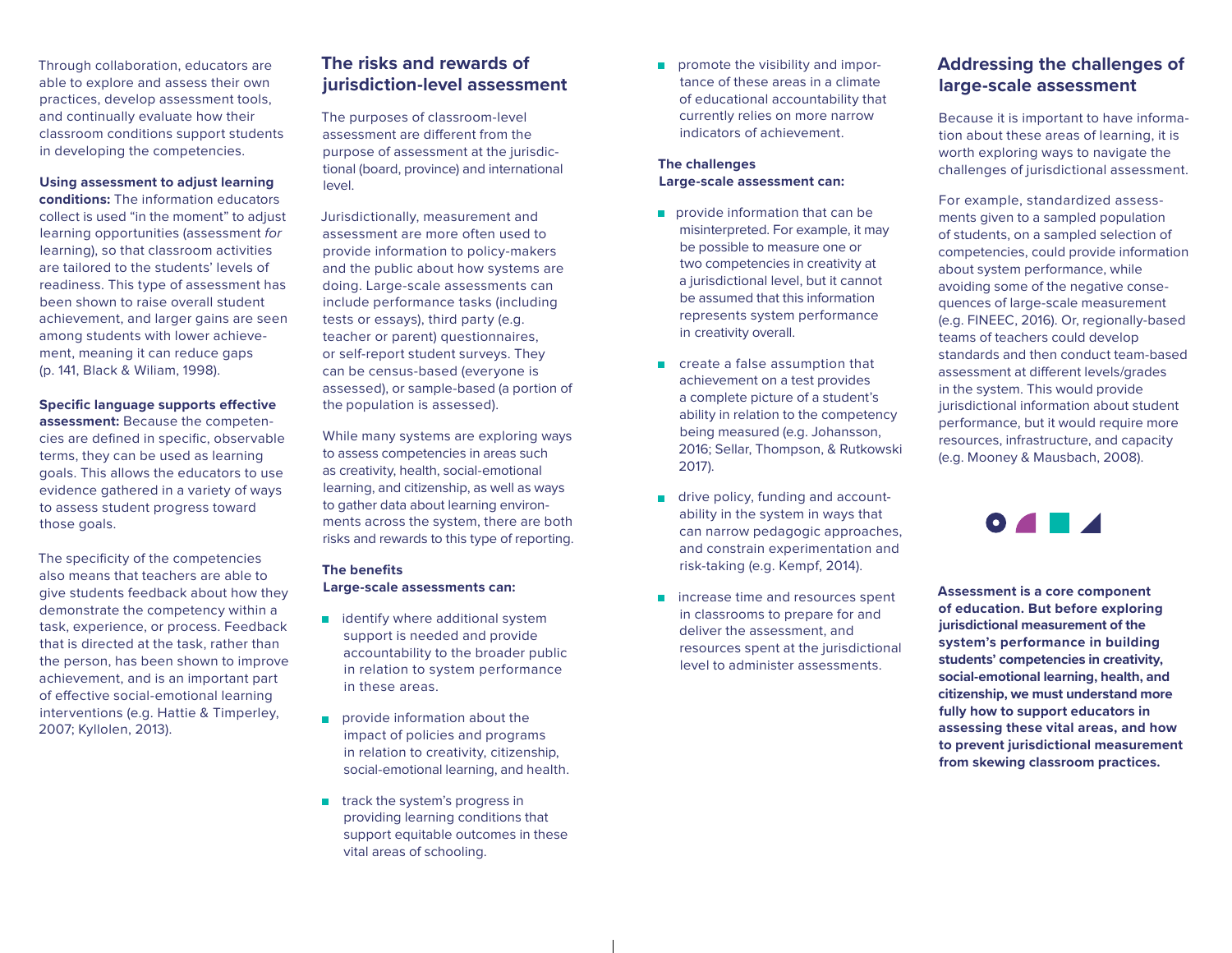# **Assessment for, as and of learning in the classroom**

Classroom assessment is commonly categorized into three "purposes," based, to a large degree, on how the information is used (Black & Wiliam, 2007; Ontario, 2010).

- *Assessment for learning* assessment used to determine what students already know and what they need to learn. This may be either a 'diagnostic assessment' used prior to teaching a new concept to determine students' readiness to learn, or an ongoing assessment of students' progress during the learning process. Feedback is a key part of assessment *for* learning.
- *Assessment as learning* assessment process in which students assess themselves or their peers within the lesson.

Both assessment *as* and *for* learning fall under the category of formative assessment, and the ongoing feedback loop created throughout the process is considered as much a learning process as it is an assessment process. (Ramaprasad, 1983; Ontario, 2010).

 *Assessment of learning* – assessments used to determine the accumulation of knowledge/ skills that students have gained from their learning. This is the type of assessment that is most often associated with grades on projects, tests, or student report cards. Standardized test results are another form of summative assessment. This example of this type of assessment. assessment is summative, rather than formative.

The distinction between assessment *for, as,* and *of* learning lies in how the information is used, and by whom. The same instrument - a written test, for instance may be a tool for assessment *for, as,* or *of* learning. The test may be an opportunity for students to compare their understanding to a standard (assessment *as* learning), a way for a teacher to gauge where her students are in learning a concept (assessment *for* learning), or a moment to reflect on what has been learned and to grade performance (assessment *of* learning).

# **From our field trial teachers...**

"What we found was that no matter where we did it, the conversation with the sliding scale had the student already giving their next steps… And that was our biggest 'Aha!'…When the student was putting their dot on the sliding scale, they were saying, 'Well, if I did this, then I would be here [at a higher point] on the scale."

"If I don't know what I'm looking for, I can't notice it. I can't name it. I can't respond to it. I can't plan next steps... I think [the Measuring What Matters competencies] help us unpack what meaningful learning looks like and sounds like, and then we have the autonomy and creativity to act - that's the art and science of teaching."

"For me, the domains and competencies provide a way in which we can talk about learning and not just achievement. When we only look at the expectations in the curriculum, we tend to only talk about achievement. A student can do that or they can't. We don't really think about growth. We don't think about the conditions for learning that we are responsible for creating, either as a teacher or an administrator in a building."